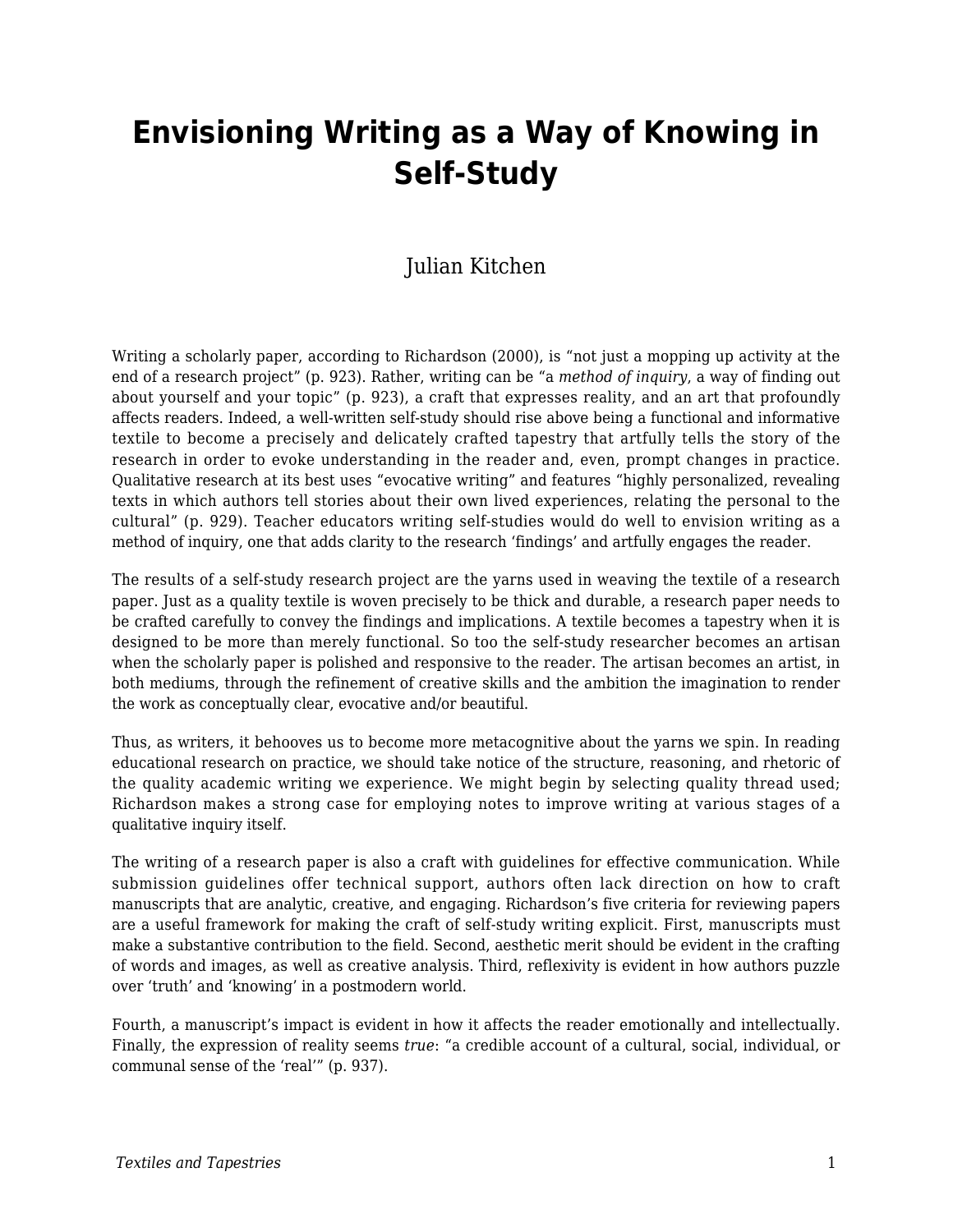## **Objectives**

This chapter focuses on the writing process in the self-study of teacher education practices (S- STEP) through the writing process as experienced by a practitioner with extensive experience as a writer and editor of self-studies and other educational texts. Through reflection on writing, I make explicit writing processes in self-study that are generally implicit, and often invisible, to novices. These themes, inspired by the writing as research literature, emerged from the research:

- 1. Value of Notes on Research/Practice;
- 2. Making Sense through Writing;
- 3. Making the Writing Seem *True*;
- 4. Crafting for the Reader.

Readers are encouraged to reflect on their own writing and the ways in which writing is employed as a method of inquiry in S-STEP. In the Castle presentation, the audience will be invited to discuss these themes in relation to their own writing.

# **Methods**

This chapter is and is not a self-study. It is a self-study in that as the author I am inquiring into my professional practices and through reflection on practice and reflection-in-action (Schön 1983) as a writer. As Martin and Russell (2020) wrote, "self-study of teacher education practices is a metacognitive and reflective practice conducted by teacher educators learning from experience" (p, xx). As self-study recognizes teaching experience as being "acquired by investing time in the context of professional action; learning from experience demands reflection-in-action as an alternative frame of reference for personal learning" (Martin & Russell, in press), a case can be made for studying one's writing as a self-study process. Indeed, drawing on LaBoskey's (2004) criteria for self-study, this chapter is self-initiated and focused, improvement- aimed, employs multiple, primarily qualitative methods, and is made available for exemplar-based validation. On the other hand, it is neither interactive nor a study of teaching or teacher education practice.

In this inquiry into the process of writing in self-study, I attempt to make sense of writing as a process in S-STEP. I explicitly attended to my thought processes as a writer engaged in such work. The main method employed is the keeping of a *journal* on my writing process while preparing selfstudy chapters and articles. As I engaged in the writing of field texts, or in the analysis of these texts, I paused to write journal entries on what I was thinking or feeling during those moments in the process. Similarly, as I composed the research papers, I wrote entries on the challenges I experienced and the choices I made as a writer. Reflections from the writing journal constitute the main content for this presentation. Secondary field texts include field notes and journal entries courses taught. Coding and analysis, combined with interactions with literature on the writing process, led to the identification of emergent themes that are developed in the next section.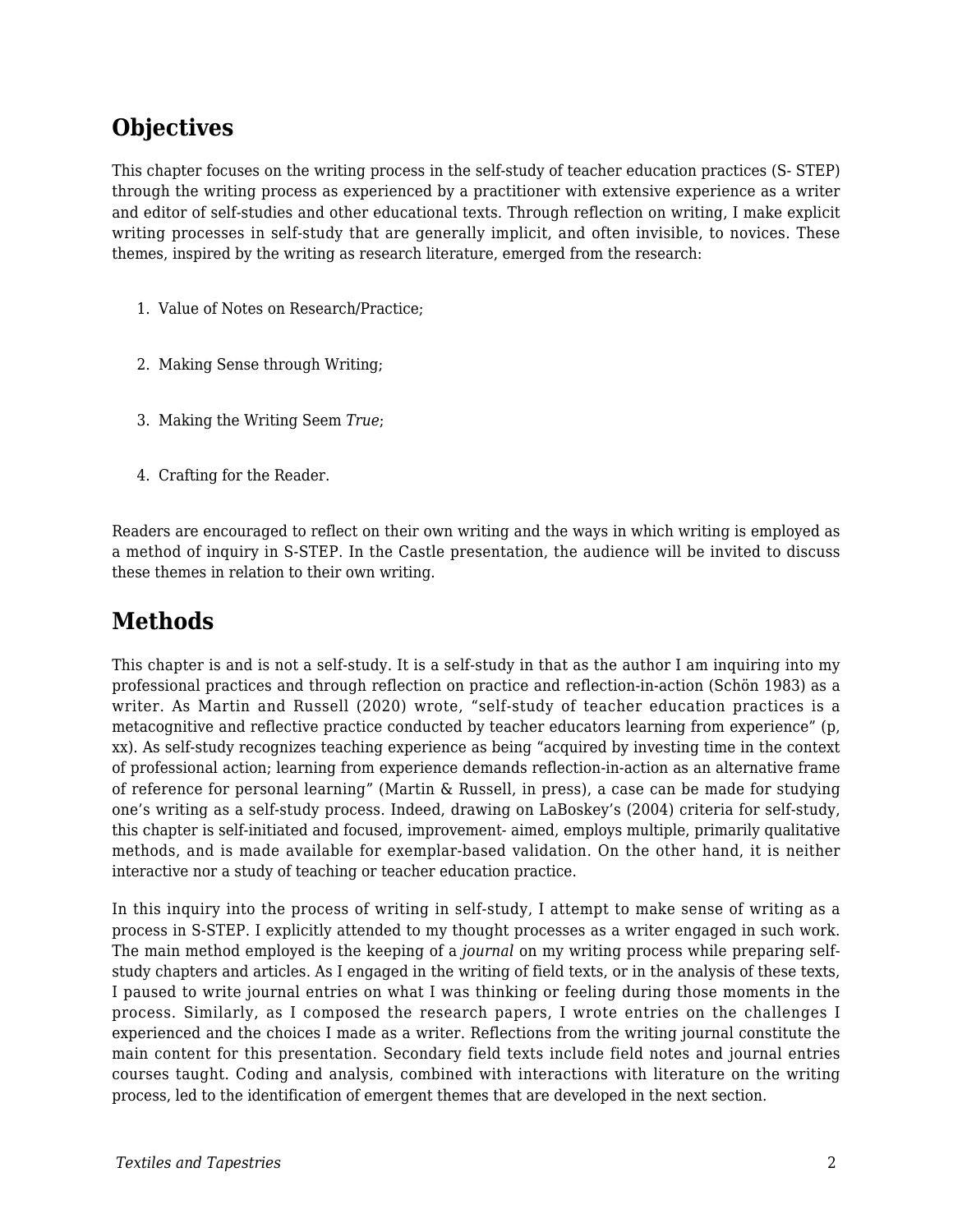### **Reflections on Writing Well**

The outcomes of this research are organized around themes related to writing well. Each theme is developed in relation to literature on effective writing. In each section, I draw on examples from my writing to reflect on how these themes are lived out in my writing process. It is hoped that these reflections will resonate with the experiences of self-study practitioners.

#### *Value of Notes on Research/Practice*

Teacher educators often recall events and explain how their experiences have informed their practice. But how do we know what they were thinking and feeling at the time? The best way, according to Richardson (2000) is taking extensive notes about one's experience of events as they happen or in the immediate aftermath. Clandinin and Connelly (2000) use the term *field texts* to describe "the kinds of records, normally called data," that are "created, neither found nor discovered, by participants and researchers in order to represent aspects of the field experience" (p. 92). They refer to these "ongoing bits of nothingness that fill our days" (p. 104) as crucial to understanding both the self and the practices observed. These might take the form of journals, field notes, or an interweaving of the two. In my self-study field texts, I often interweave the two, employing italics to denote personal reflection. While qualitative researchers, such as myself, attempt to convey accounts that are thick with detail of events and our experience of those events, these field texts are "imbued… with interpretation" (Clandinin & Connelly, 2000, p. 93) and "shaped by the selective interest or disinterest of [the] researcher" (p. 94). A journal is as important as a field note as it "becomes the 'historical record' for the writing of the Self or a writing-story about the writing process" (Richardson, 2000, p. 941).

For example, in my School and Society journal, I wrote immediately after a class:

Overall students had done well on their equity and diversity projects the previous week… They did not, however, acknowledge or address power and privilege… These limitations prompted me to reflect on the construction of the course and consider how I might better (re)present these concepts… In order to address power and privilege again, I began by sharing reflections on a talking circle with teachers working with Indigenous students… The Indigenous facilitator assured the teachers that there would be no 'no shaming or blaming,' while the Elder called for compassion and caring in dealing with Indigenous students who are hurting or acting out. In discussing the experience, I drew attention to the power and privilege of the white teachers in relation to their students. We also discussed how the research participants were learning to acknowledge their privilege and, through alternative pedagogic and relational approaches, sharing that power with students in order to help them make connections to their cultures… I urged them to consider the ideas learned in this course about inclusiveness, power and privilege, particularly as they engage with students with worldviews and experiences very different than their own. You need not accept what they say but at least weigh these in your deliberations teacher. (February 3, 2017)

In my courses, particularly those in which I am conducting self-studies, I keep extensive notes on research and practice. This includes the use of exit cards in order to understand teacher candidate learning. Exit cards, in addition to providing rich data, serve an interactive element that contributes to trustworthiness. My journal, which serves both as observational notes and personal reflections on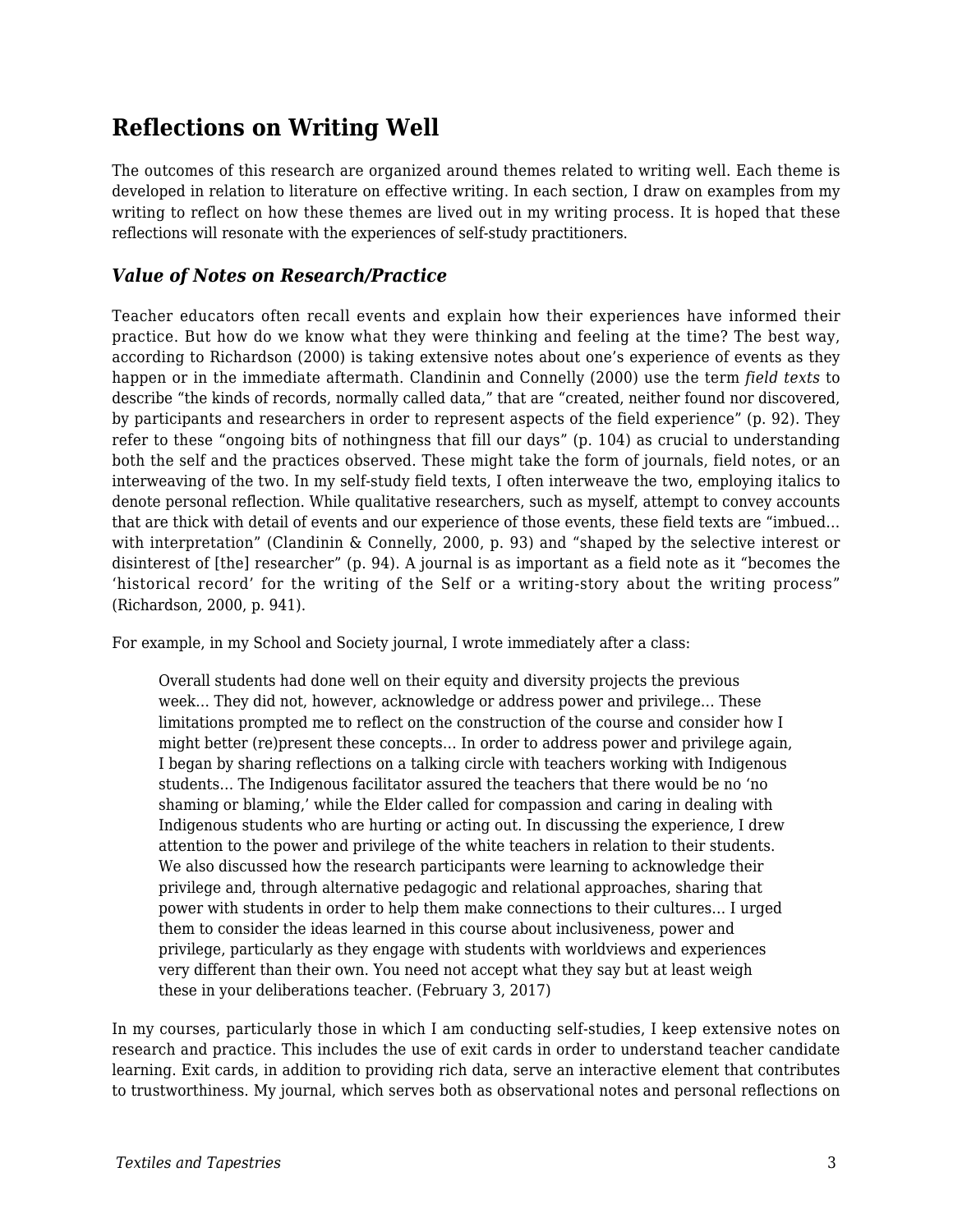the lessons, documents events and my experiencing of them. These are thick descriptions of what I was actually thinking at the time, rather than vague recollections at a future date This helps me make sense of classroom interactions and provides rich data for both improving my practice and sharing lessons learned with the S-STEP discourse community (e.g., Kitchen, 2020a).

#### *Making Sense through Writing*

Writing is a cognitive process in which we 'word the world' into existence through the language we use (Rose, 1992). It is through the process of writing that ideas are developed and meaning emerges. This is especially true in making sense of experience. It begins with telling and collecting stories, but understanding emerges from the multi-dimensional exploration of these stories. Such inquiry, according to Clandinin and Connelly (2000), takes places in a three-dimensional space: "Studies have temporal dimensions and address temporal matters; they focus on the personal and the social in a balance appropriate to the inquiry, and they occur in specific places or sequence of places" (p. 50). As all experience simultaneously contains all these dimensions, narrative inquirers need to examine multiple dimensions in order to find meaning in experience. The experiences of individuals in a given moment need to be "contextualized within a longer-term collective story (Richardson, 2000). While writing takes place in the present moment, it is often complicated as understanding involves the interpretation of experiences that carry with them both past experiences and anticipates plans for the future. The writing process— whether in journals, theoretical memos (Richardson, 2000), or the research paper intended for dissemination—often requires hours of effort and multiple revisions over time before sense is clear to the author. The editorial process, including peer review, may lead to further efforts at sense-making.

The journal entry featured in the previous section also illustrates the first stage in making sense through writing. I gave explicit attention to what was occurring in class, particularly teacher candidate learning as expressed in exit card feedback and the ways in which learning was reflected in their presentations. This sense-making from the previous week informed my planning of that day's lesson and, in turn, exit card and observational data from that class informed my work over the course of the term and in the year that followed. In an article published on this work, I concluded:

This article acknowledges that social justice work in teacher education is complex and challenging. Through the self-study process, I have identified some of the inherent tensions and ways in which advocacy for social justice can be balanced with attention to the identities and experiences of teacher candidate, including those from more privileged backgrounds. My experiences during this study suggest that teacher candidates are receptive to discussion of social justice issues, particularly when their initial resistance is respected and range of inclusion approaches are offered. By addressing social justice issues with teacher candidates in a relational manner, teacher educators model respect and empathy while contributing to making schools safe and supportive space for students across the diversity spectrum. For me, being vulnerable, relational, inquiry-oriented and responsive led to positive and safe experiences for teacher candidates. Yet effective teacher education lies in the tension between desirable attributes, so I must constantly be vigilant to ensure a balance among the attributes noted by Berry as teacher candidates and the times are always changing. (Kitchen, 2020, p. 22)

This sense-making continues as I now focus my attention on self-study as a School and Society instructor on how my relative privilege has informed and continues to informs my practice.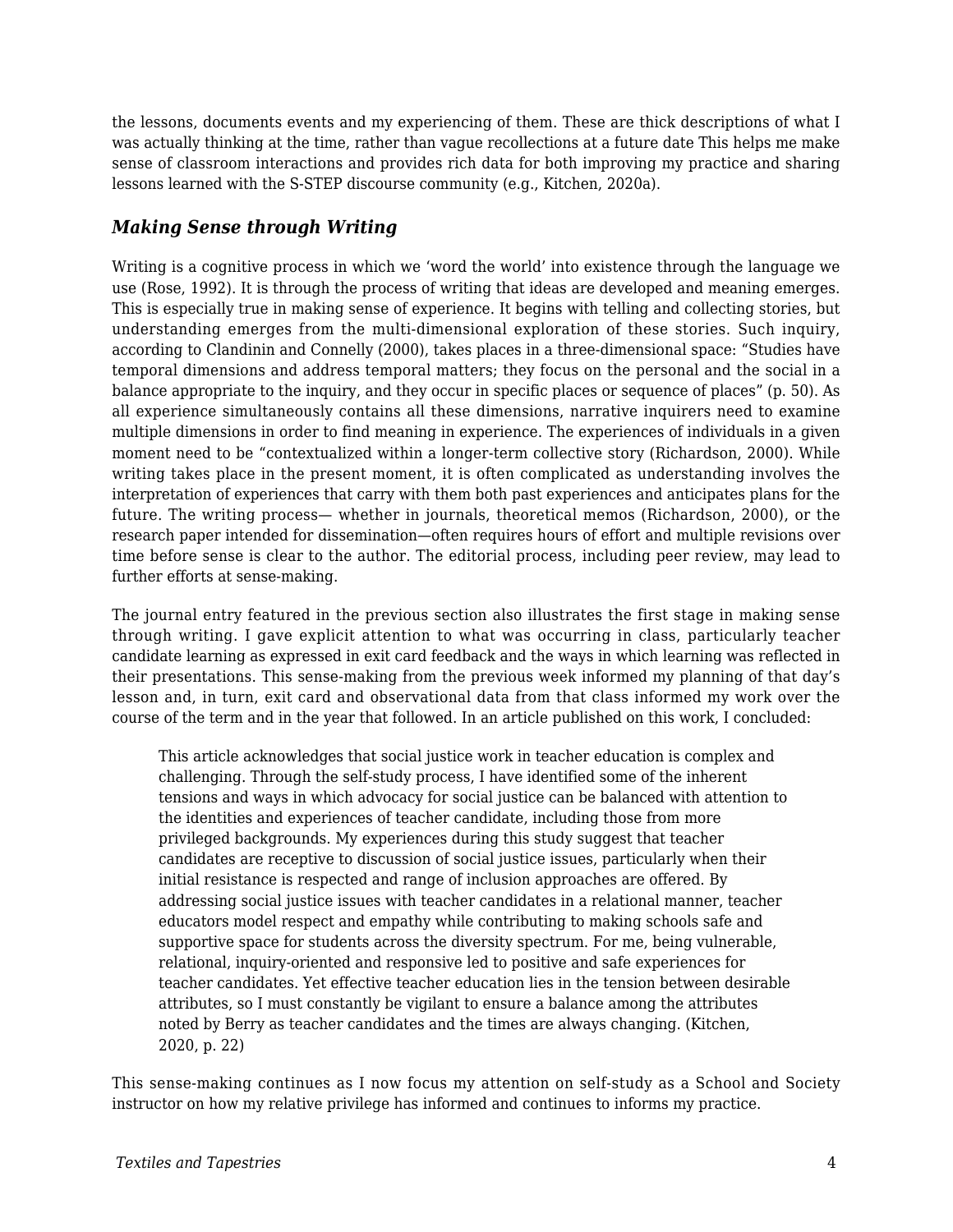#### *Making the Writing Seem True*

The self-study literature places great stock in demonstrating trustworthiness (LaBoskey, 2004), often through triangulating multiple qualitative methods or engaging with critical friends or students. Russell and Menna (2017), in their review of 65 studies presented at the 10th international self-study practices conference in 2014, estimated that "about 40% of the papers mentioned but failed to address[this] essential criterion of self-study research" (p. 115). As an author of one of the papers that did not explicitly address these criteria, I had both positive and negative responses to Russell and Menna's review. On the positive side, it prompted me to make my subsequent contributions more rigorous and trustworthy by highlighting multiple data sources and making evident my collaboration with students and critical friends.

On the other hand, I am concerned that placing great emphasis on rigour and trustworthiness diminishes the importance of making sense of lives through narrative constructions (Richardson, 2000). A self-study that draws from narrative inquiry (Clandinin & Connelly, 2004) or autoethnography (Holman, Adams & Ellis, 2013)—e.g., unpacking stories of experience in classrooms or making sense of personal identity over time—cannot be evaluated solely on criteria adapted from formalistic models of research. It also needs to be evaluated as expression of reality: "Does it seem 'true'—a credible account of a cultural, social, individual, or communal sense of the 'real'?" (Richardson, 2000, p. 237).Does it create "a reciprocal relationship with audiences in order to compel a response" (Holman, Adams & Ellis, 2013, p. 22)? Does it attend to "voice, signature, narrative form, and especially audience" (Clandinin & Connelly, 2000, p. 146)? As Clandinin and Connelly (2000) wrote, good narratives have an *explanatory, invitational quality*, along with *authenticity* and *plausibility.*

Below, I offer three journal entries as a narrative on how I began this line of inquiry on writing soon after the 2019 American Educational Research Association conference in Toronto:

I savored the beauty of the prose at an early morning AERA symposium session. As the first speaker read from her paper, based on a recently published book chapter, I was reminded of Laurel Richardson's handbook chapter on writing as a form of research.

Later, a presenter described her Indigenous education course as "an impossible and imperative assignment" (Markides, 2019). This elegant phrasing perfectly captured her dilemma as a practitioner and helped the listener understand her decision. It was both artful and rang true. These two papers made me yearn for rich prose that brings self-study to life. (April 8, 2019)

I sit at my computer writing a literature review on societal privilege, notably white and male privilege, for a planned conference proposal and book chapter on my teacher education practices. I have read numerous articles and have grappled with this topic alongside my teacher candidates, yet the words do not fall trippingly off the tongue onto the page. I realize as I write that I need to more clearly differentiate between "unjust enrichment' and "spared injustice." I know, based on previous writing experiences, that the writing process deepens my understanding of concepts and the interrelationships among terms. I recognize that linking these terms to my own experiences will clarify matters for me and help the readers make sense in their lives. As I sit writing, I identify this as a possible conference paper.

I write on a piece of scrap paper "As I Sit Writing." I then add a colon and "Writing as a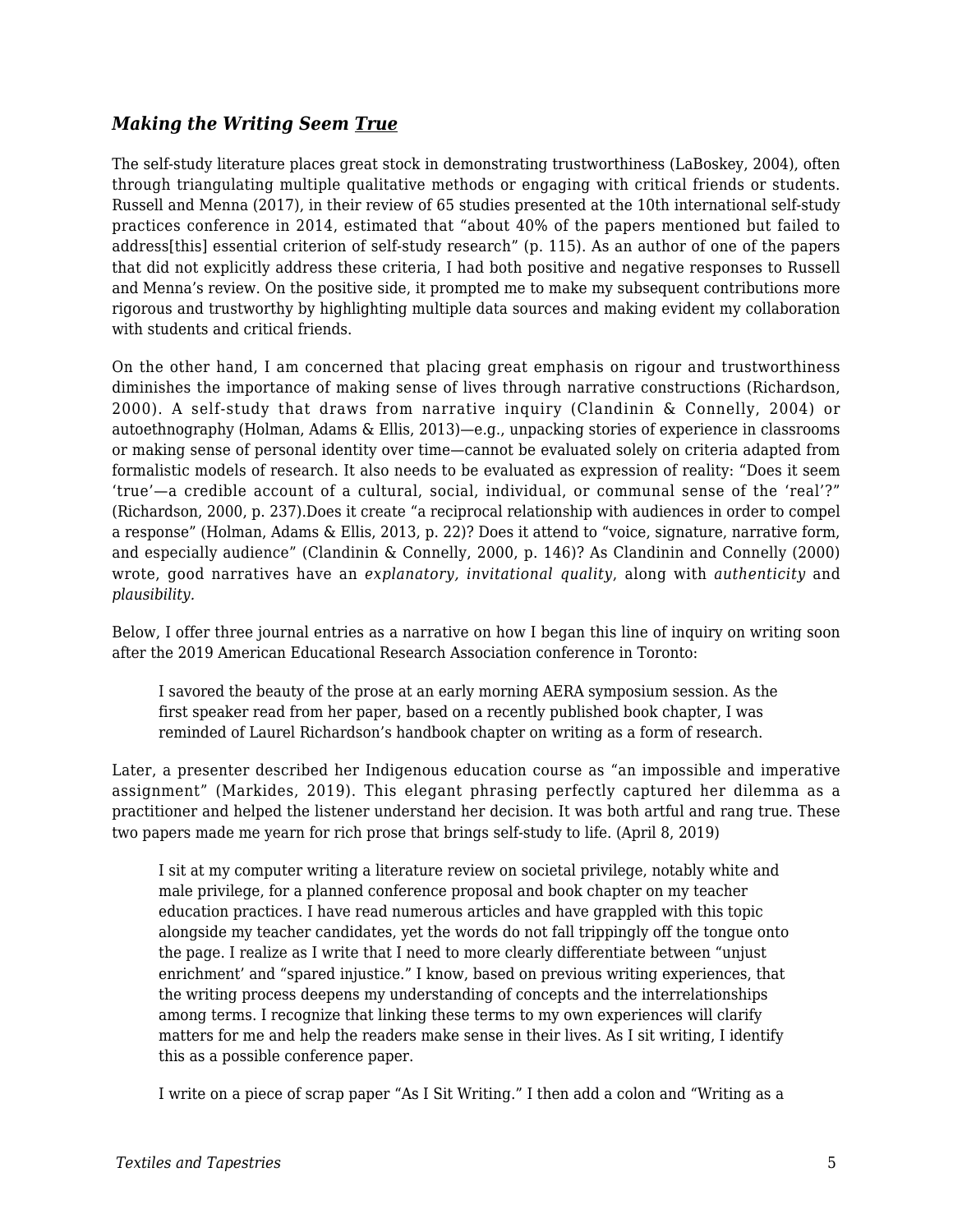Cognitive Process in S-STEP." I switch from my privilege paper draft to my journal and begin writing this entry. I feel confident that this would make a thoughtful S-STEP presentation… As I write this, I recall the work of John Loughran. I pull off the shelf *Developing a Pedagogy of Teacher Education*. I find underlined in my copy: "students of teaching need to be able to see and hear the pedagogical reasoning that underpins the teaching they are experiencing" (Loughran, 2006). So too, scholarly readers of academic books need to appreciate the reasoning that underpins the writing they are experiencing. They need to be metacognitive to become more effective writers about their practice. (April 12, 2019)

Mindful of Connelly and Clandinin's (1988) observation that the better we understand our own stories "the more meaningful our curriculum will be" (p. 11), I try to make explicit my lived experiences in order to offer guidance to readers. (April 12, 2019)

I propose that such writing, even without interaction with students or critical friends, can ring *true.* I also invite readers to consider this as a credible account and explanation of the writing process. It invites the reader to consider their own writing process through authentic experiences rendered plausible through god writing.

In writing self-studies, whatever the topic, it is important to go beyond accurately representing the research study findings to crafting the words to make them seem true. While transactional writing is "a lot safer than expressive, according to Colyer (2013, p. 369), "expressive writing leads to purposeful action" (p. 366). More importantly, the two need not be mutually exclusive as good content can be rendered more expressive and engaging.

#### *Crafting for the Reader*

Crafting writing for the reader is a layered, multidimensional process. First, as writing is a method of knowing, it is important to attend to the craft of writing, not just to the reporting of findings or meaning. Richardson (2000) highlights the importance of metaphor and creative analytic writing practices, which may be developed through experiments in poetic representation, memory work, layered texts, and reflexive accounts. Second, as historian Barbara Tuchman (as quoted in Richardson, 2000) wrote, the "writer's object is—or should be—to hold the reader's attention… I want the reader to turn the page and keep on to the end" (p. 942). In the case of S- STEP, we need to consider what interests teacher educators and, particularly, those interested in studying their practice. We need to craft texts that resonate with their experiences and that address their big questions. Third, we need to craft our texts with "ongoing scholarly conversation" (Clandinin & Connelly, 2000, p. 167) in mind, which involves knowing one's discourse community or communities. It also requires us to understand different mediums within a community. For example, a paper crafted for the Castle conference may be conversational and exploratory. An article aimed at a teacher education journal may be crafted more formally and be narrowly focused on a particular study of practice; *Studying Teacher Education* may offer flexibility in modes of discourse, but its criteria are also bounded by conventions of qualitative research. A chapter in a self-study volume may offer more flexibility in writing and allow for thematic connections across multiple experiences or studies. There are perennial tensions as we struggle to be true to ourselves and our research texts while connecting to audiences, and as we seek to push boundaries while not stretching them beyond what will reach audiences (Clandinin & Connelly, 2000).

Reflecting on my beliefs on writing as a method of inquiry, I noted in my writing journal: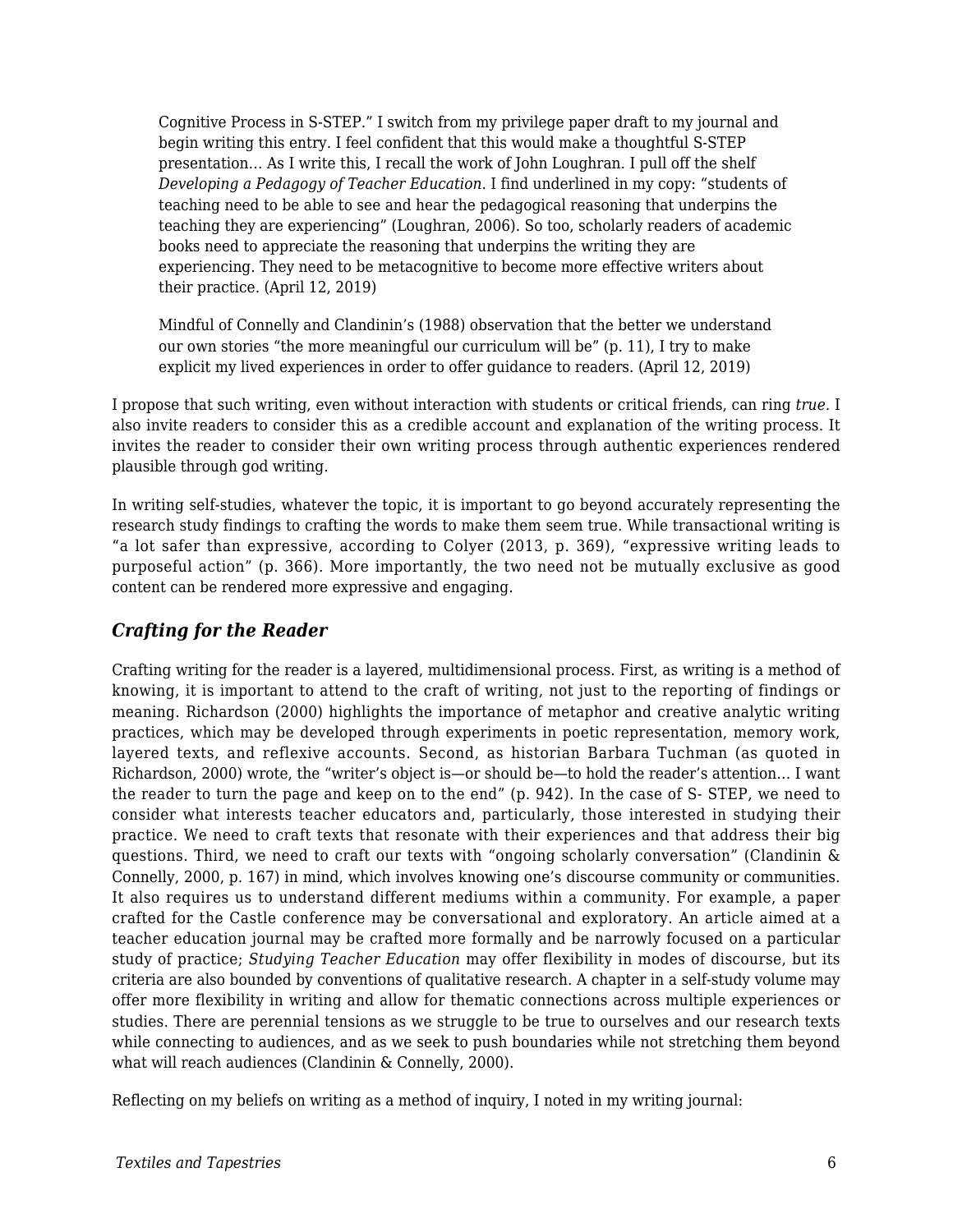My approach to writing is guided by an image of the reader. When teaching essay writing as a secondary school teacher, I asked students to imagine that I was not paid to read their work, and that they needed to hook me in from the opening paragraph. In my academic writing, I try hook the reader in with a quotation or connection to an interesting issue, rather than start by stating my purpose. (May 7, 2019)

This is reflected in the wording of the introduction to this chapter, which I captured in my writing journal several minutes later:

The Castle Conference theme reflects my perspective that self-study is a craft and, at its best, an art. The metaphor of textiles and tapestries implies that our work ranges on a continuum from functional to well-crafted to artistic. In order to 'envision new ways of knowing' it is necessary to effectively employ structures, words, and literary devices of literature. Indeed, it is primarily through such expression that we as researchers and practitioners share our ways of knowing. My process in crafting these sentences is interesting in two respects. First, I took the time to construct my words and thoughts in a manner that might be of interest to colleagues judging the merits of the manuscript in relation to the stated theme of the conference. Second, I relied not just on argument, but on the literary device of metaphor to engage the reader. In revising my proposal into a chapter, I riffed off the conference metaphor. I looked up the terms textiles, tapestry, artisan, artist and yarn to render my paper relevant to the theme. I distinguished between textile as a basic functional term and tapestry as a more artistic version of the same. By doing so I offered my chapter on writing as a way of envisioning our ways of knowing. I moved beyond mere function to thoughtful crafting, to something 'artful' even if it does not rise to the level of art (January 30, 2020)

In introducing ideas and approaches, I am especially mindful of the power of careful crafting with the general reader in mind. As I recalled in my writing journal:

Several years ago, I was asked to write a chapter queer theory in the self-study of teacher education practices. While I had read the literature, I certainly did not consider myself a theorist, let alone a queer theorist. Indeed, I found much of the literature dense, exclusive and esoteric. My self-appointed task was to understand the literature well enough to be able to craft explanation that were understandable first to myself and ultimately to general readers. I wrote in my conclusion, "I have drawn on my experiences as an educator and teacher educator to demonstrate that queering the gaze can help teacher educators think new ways about their identities and practices" (Kitchen, 2016). I drew on stories of my own in order to make the literature more accessible and inviting. When dealing with theory or methodology, in particular, I see myself as a curator helping the reader to grow from the experience. (December 14, 2019)

This is not always easy, as I discovered recently as I ought to explain ontology and epistemology for an upcoming chapter on self-knowledge (Kitchen, 2020b). Fortunately, insightful editors guided me towards writing that was better crafted.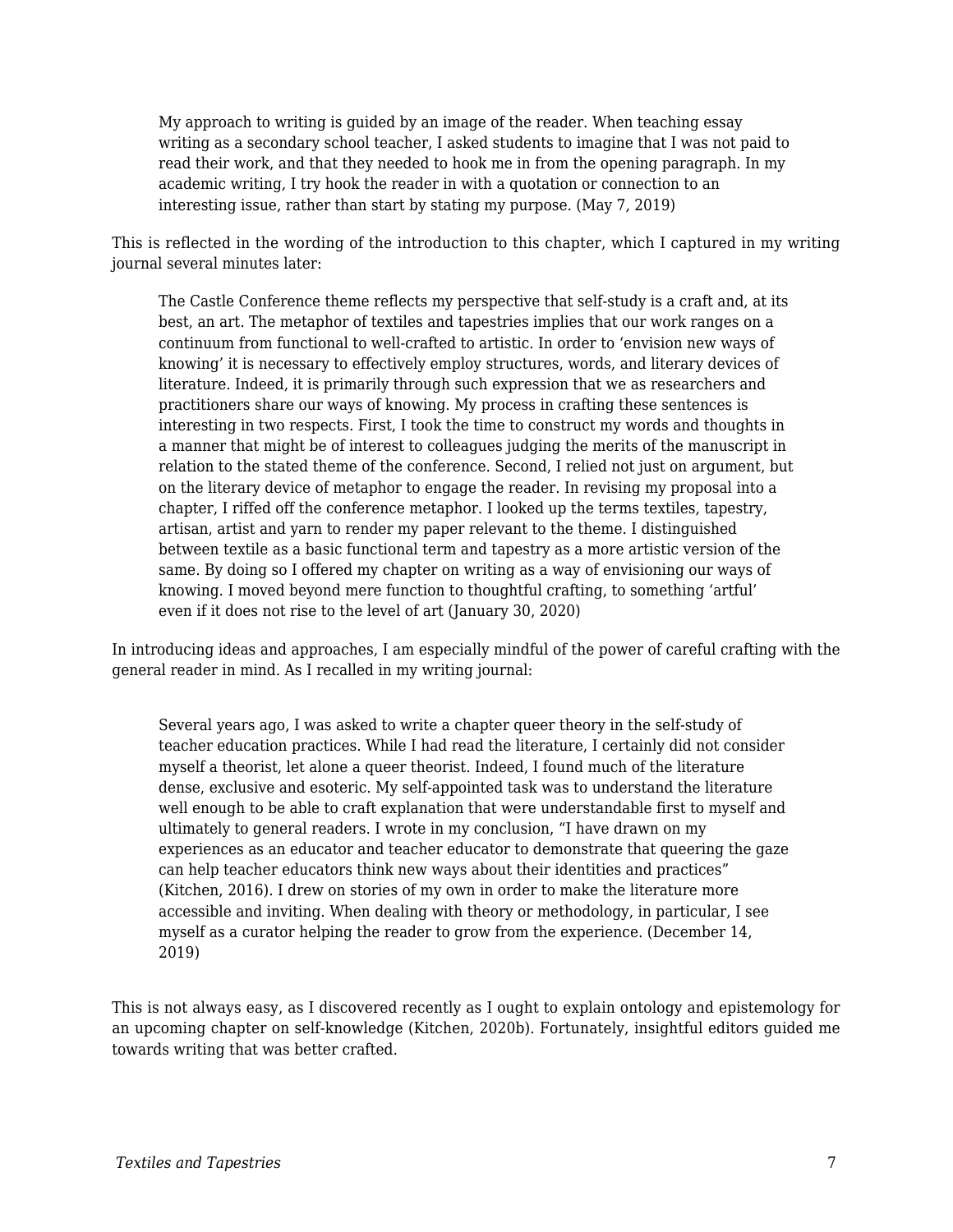# **Conclusion**

Writing is the main medium through which we disseminate our self-studies of teaching and teacher education practices. The artful use of this medium contributes greatly to the effectiveness of the message. Thus, it is wise to consider Richardson's (2000) claim that writing should be regarded as a *method of inquiry* in qualitative research and should be employed as painstakingly as other methods in our research.

In this chapter, I have drawn on my journals and other work to reflect on four aspects of writing: (1) Value of Notes on Research/Practice; (2) Making Sense through Writing; (3) Making the Writing Seem *True*; and (4) Crafting for the Reader. It is my hope that my musings and writing artifacts prompt readers to (re)consider writing as a process, method of inquiry, and means of evoking response and action among teachers and teacher educators.

### **References**

Clandinin, D. J. & Connelly, F. M. (2000). *Narrative inquiry: Experience and story in qualitative research.* Jossey-Bass.

Clandinin D. J., & Connelly, F. M. (2004). Knowledge, narrative and self-study. In J. J. Loughran, M. L. Hamilton, V. K. LaBoskey, & T. Russell (Eds.), *International handbook of self-study of teaching and teacher education practices* (pp. 575-600). Kluwer.

Colyer, J.E. (2013). Reflections on writing and autoethnography. In S. Holman Jones, T. E. Adams, and C. Ellis. (Eds.), *Handbook of autoethnography* (pp. 363-383 ). Left Coast Press.

Connelly F. M., & Clandinin, D. J. (1988). *Teachers as curriculum planners: Narratives of experience.* OISE Press.

Holman Jones, S, Adams, T. E. & Ellis, C. (2013). Coming to know autoethnography as more than a method. (pp. 17-47). In S. Holman Jones, T.E. Adams, and C. Ellis. (Eds.), *Handbook of autoethnography* (pp. 17-47). Left Coast Press.

Kitchen, J. (2016). Inside out: My identity as a queer teacher educator. In J. Kitchen, D. Tidwell and L. Fitzgerald (Editors) (2016). *self-study and diversity II* (pp. 11-26). Sense.

Kitchen, J. (2020). Attending to the concerns of teacher candidates in a social justice course: A selfstudy of a teacher educator. *Studying Teacher Education, 16(*1), 6-25, h ttps://doi.org/10.1080/17425964.2019.1691134

Kitchen, J. (in press). Studying the self in self-study: Self-knowledge as a means towards relational teacher education. In J. Ritter and O. Ergas (eds.), *Explorations of self: Expanding teaching, teacher education and practitioner research from and toward within.* Emerald.

LaBoskey, V. (2004). Moving the study of self-study research and practice forward: Challenges and opportunities. In J. Loughran, M.L. Hamilton, V. LaBoskey, & T. Russell (Eds.), *International handbook of self-study of teaching and teacher education practices* (pp. 817- 869). Kluwer.

Loughran, J. (2006). *Developing a pedagogy of teacher education: understanding teaching and*